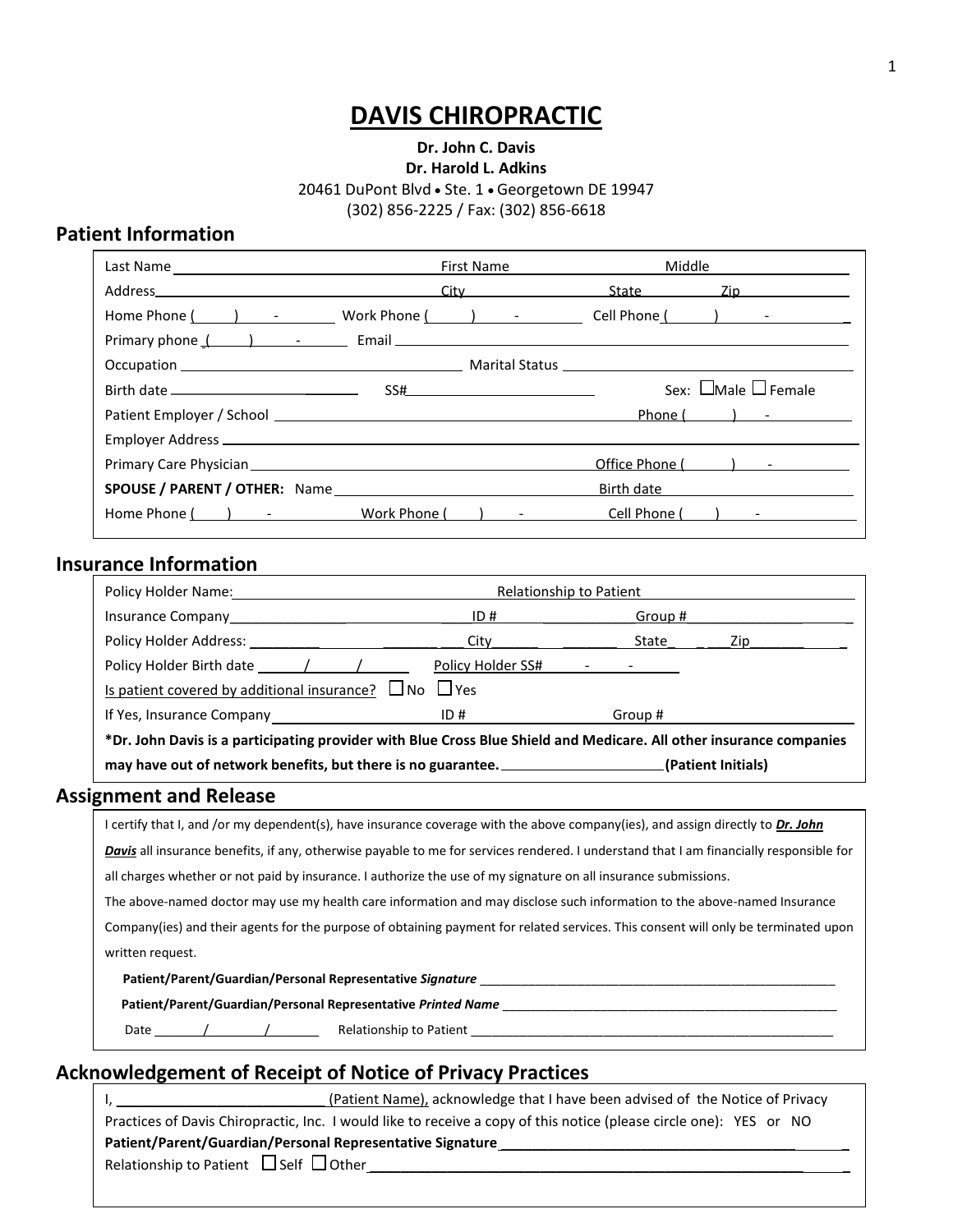| <b>Accident Information</b>                                                                         |                          |                  |                                                                                                                                              |                             |                  | DATE                                                                                                                                                                            |                 |                                            |   |
|-----------------------------------------------------------------------------------------------------|--------------------------|------------------|----------------------------------------------------------------------------------------------------------------------------------------------|-----------------------------|------------------|---------------------------------------------------------------------------------------------------------------------------------------------------------------------------------|-----------------|--------------------------------------------|---|
| Is condition due to an accident? $\Box$ No $\Box$ Yes<br>To whom has the accident been reported to? |                          |                  | Type of accident? $\Box$ Auto $\Box$ Work $\Box$ Home $\Box$ Other<br>$\Box$ Auto Insurance $\Box$ Employer $\Box$ Worker Comp. $\Box$ Other |                             |                  | Date of Accident:                                                                                                                                                               |                 | Office Use Only:<br>Heart 02%              |   |
| <b>Patient Condition</b>                                                                            |                          |                  |                                                                                                                                              |                             |                  |                                                                                                                                                                                 |                 |                                            |   |
|                                                                                                     |                          |                  | AREA OF COMPLAINT #1                                                                                                                         |                             |                  | (mark figure below)                                                                                                                                                             |                 |                                            |   |
|                                                                                                     |                          |                  |                                                                                                                                              |                             |                  |                                                                                                                                                                                 |                 | $\Box$ Experienced this before             |   |
|                                                                                                     |                          |                  |                                                                                                                                              |                             |                  |                                                                                                                                                                                 |                 |                                            |   |
| Side of pain:                                                                                       | $\Box$ Left              |                  | $\Box$ Right                                                                                                                                 | $\Box$ Both                 |                  | $\Box$ Center                                                                                                                                                                   | $\square$ None  |                                            |   |
| Intensity:                                                                                          | $\square$ Minimum        |                  | $\square$ Mild                                                                                                                               | $\Box$ Moderate             |                  | $\Box$ Severe                                                                                                                                                                   |                 | $\Box$ Unbearable $\Box$ None              |   |
| <b>What Does</b>                                                                                    | $\Box$ Burning           |                  | $\Box$ Dull Ache                                                                                                                             | $\Box$ Numb                 |                  | $\Box$ Sharp                                                                                                                                                                    | $\Box$ Shooting |                                            |   |
| It Feel Like:                                                                                       |                          |                  | $\Box$ Stabbing Pain $\Box$ Tightness                                                                                                        | $\Box$ Tingling             |                  | $\Box$ Throbbing                                                                                                                                                                |                 | $\Box$ Radiating Pain, show where on chart |   |
| <b>Makes Pain</b>                                                                                   | $\Box$ Acupuncture       |                  |                                                                                                                                              | $\Box$ Chiropractic Therapy |                  | $\Box$ Heat                                                                                                                                                                     | $\Box$ Ice      | $\Box$ Muscle Relaxer                      |   |
| Better:                                                                                             | $\Box$ Massage Therapy   |                  |                                                                                                                                              | $\Box$ Nothing Works        |                  | $\Box$ Pain Medicines                                                                                                                                                           |                 | $\Box$ Physical Therapy                    |   |
|                                                                                                     | $\Box$ Sleep/Rest        |                  | $\Box$ Stretching                                                                                                                            |                             |                  | $\Box$ Therapy                                                                                                                                                                  |                 |                                            |   |
| Frequency:                                                                                          |                          |                  |                                                                                                                                              |                             |                  | $\Box$ Constantly (76-100% of Day) $\Box$ Frequently (51-75% of Day)                                                                                                            |                 | $\Box$ Occasionally (26-50% of Day)        |   |
|                                                                                                     |                          |                  | $\Box$ Intermittently (0-25% of Day)                                                                                                         | $\Box$ None                 |                  |                                                                                                                                                                                 |                 |                                            |   |
|                                                                                                     | $\Box$ 1-3 Days per Week |                  |                                                                                                                                              |                             |                  | $\Box$ 4-7 Days per Week                                                                                                                                                        |                 | $\square$ Days per Month                   |   |
|                                                                                                     |                          |                  |                                                                                                                                              |                             |                  |                                                                                                                                                                                 |                 |                                            |   |
|                                                                                                     |                          |                  |                                                                                                                                              |                             |                  | When Did It Start Start  Late of the University Contract University Contract University Contract University Contract University Contract University Of Not sure when it started |                 | $\Box$ Experienced this before             |   |
|                                                                                                     |                          |                  |                                                                                                                                              |                             |                  |                                                                                                                                                                                 |                 |                                            |   |
| Side of pain:                                                                                       | $\square$ Left           |                  |                                                                                                                                              | $\Box$ Both                 |                  | $\Box$ Center                                                                                                                                                                   | $\Box$ None     |                                            |   |
| Intensity:                                                                                          | $\Box$ Minimum           |                  | $\square$ Mild                                                                                                                               | $\square$ Moderate          |                  | $\Box$ Severe                                                                                                                                                                   |                 | $\Box$ Unbearable<br>$\Box$ None           |   |
| <b>What Does</b>                                                                                    | $\Box$ Burning           |                  | $\Box$ Dull Ache                                                                                                                             | $\Box$ Numb                 |                  | $\Box$ Sharp                                                                                                                                                                    | $\Box$ Shooting |                                            |   |
| It Feel Like:                                                                                       |                          |                  | $\Box$ Stabbing Pain $\Box$ Tightness                                                                                                        | $\Box$ Tingling             |                  | $\Box$ Throbbing                                                                                                                                                                |                 | $\Box$ Radiating Pain, show where on chart |   |
| <b>Makes Pain</b>                                                                                   | $\Box$ Acupuncture       |                  |                                                                                                                                              | $\Box$ Chiropractic Therapy |                  | $\Box$ Heat                                                                                                                                                                     | $\Box$ Ice      | $\Box$ Muscle Relaxer                      |   |
| Better:                                                                                             | $\Box$ Massage Therapy   |                  |                                                                                                                                              | $\Box$ Nothing Works        |                  | $\Box$ Pain Medicines                                                                                                                                                           |                 | $\Box$ Physical Therapy                    |   |
|                                                                                                     | $\Box$ Sleep/Rest        |                  | $\Box$ Stretching                                                                                                                            |                             |                  | $\Box$ Therapy                                                                                                                                                                  |                 | $\Box$ Other                               |   |
| Frequency:                                                                                          |                          |                  | $\Box$ Constantly (76-100% of Day)                                                                                                           |                             |                  | $\Box$ Frequently (51-75% of Day)                                                                                                                                               |                 | $\Box$ Occasionally (26-50% of Day)        |   |
|                                                                                                     |                          |                  | $\Box$ Intermittently (0-25% of Day)                                                                                                         | $\Box$ None                 |                  |                                                                                                                                                                                 |                 |                                            |   |
|                                                                                                     | $\Box$ 1-3 Days per Week |                  |                                                                                                                                              |                             |                  | $\Box$ 4-7 Days per Week                                                                                                                                                        | $\Box$          | Days per Month                             |   |
| Pain Interferes With: (Check all that apply)                                                        |                          |                  |                                                                                                                                              |                             |                  |                                                                                                                                                                                 |                 |                                            |   |
| $\Box$<br><b>Baking</b>                                                                             |                          |                  |                                                                                                                                              |                             |                  |                                                                                                                                                                                 |                 | <b>FRONT</b><br><b>BACK</b>                |   |
| $\Box$<br><b>Bathing</b>                                                                            |                          | □<br>$\Box$      | <b>Financial Management</b><br><b>General Mobility</b>                                                                                       |                             | □<br>$\Box$      | Pushing/Pulling with Hands<br>Reaching Out/Up/Down                                                                                                                              |                 | 교교                                         |   |
| $\Box$<br>Bending                                                                                   |                          | $\Box$           | <b>Getting Places</b>                                                                                                                        |                             | $\Box$           | Reading                                                                                                                                                                         |                 |                                            |   |
| $\Box$<br><b>Bending Arm</b><br>$\Box$                                                              |                          | $\Box$           | Hearing                                                                                                                                      |                             | $\Box$           | Running                                                                                                                                                                         |                 |                                            |   |
| Caring of Others/Pets<br>$\Box$<br>Caring for Children                                              |                          | $\Box$<br>$\Box$ | Holding onto objects                                                                                                                         |                             | $\Box$           | Seeing                                                                                                                                                                          |                 |                                            |   |
| $\Box$<br>Carrying Objects                                                                          |                          | $\Box$           | Housework<br>Jogging                                                                                                                         |                             | $\Box$<br>$\Box$ | Sewing<br>Sexual Activity                                                                                                                                                       |                 |                                            |   |
| $\Box$<br><b>Climbing Stairs</b>                                                                    |                          | $\Box$           | <b>Keeping Balance</b>                                                                                                                       |                             | $\Box$           | Shopping                                                                                                                                                                        |                 | υ,                                         |   |
| $\Box$<br>Concentrating                                                                             |                          | $\Box$           | Knitting                                                                                                                                     |                             | $\Box$           | <b>Siting</b>                                                                                                                                                                   |                 |                                            |   |
| $\Box$<br>Cooking/Cleaning<br>$\Box$<br>Crouching/Squatting                                         |                          | $\Box$           | Leaning                                                                                                                                      |                             | $\Box$           | Speaking                                                                                                                                                                        |                 |                                            |   |
| $\Box$<br>Doctor's Visits                                                                           |                          | $\Box$<br>$\Box$ | Lifting<br>Light/Sound                                                                                                                       |                             | $\Box$<br>$\Box$ | Standing<br>Turning                                                                                                                                                             |                 |                                            |   |
| $\Box$<br>Doing Hobbies                                                                             |                          | $\Box$           | Lying Down                                                                                                                                   |                             | $\Box$           | Twisting                                                                                                                                                                        |                 |                                            |   |
| $\Box$<br>Doing things on time                                                                      |                          | $\Box$           | Lying on my side of pain                                                                                                                     |                             | $\Box$           | Walking                                                                                                                                                                         |                 |                                            |   |
| $\Box$<br><b>Dressing</b><br>$\Box$<br>Driving                                                      |                          | $\Box$           | <b>Making Decisions</b>                                                                                                                      |                             | □                | Watching TV                                                                                                                                                                     |                 | R/L<br>L / R                               |   |
| $\Box$<br>Eating                                                                                    |                          | $\Box$<br>$\Box$ | Moving Joint(s)<br>Personal Hygiene/Grooming                                                                                                 |                             | $\Box$<br>$\Box$ | Working<br>Yard Work                                                                                                                                                            |                 |                                            | 2 |
| $\Box$<br>Exercise/Sports                                                                           |                          | $\Box$           | Pushing/Pulling with Feet                                                                                                                    |                             |                  |                                                                                                                                                                                 |                 | *Label symptoms on body part.              |   |
|                                                                                                     |                          |                  |                                                                                                                                              |                             |                  |                                                                                                                                                                                 |                 |                                            |   |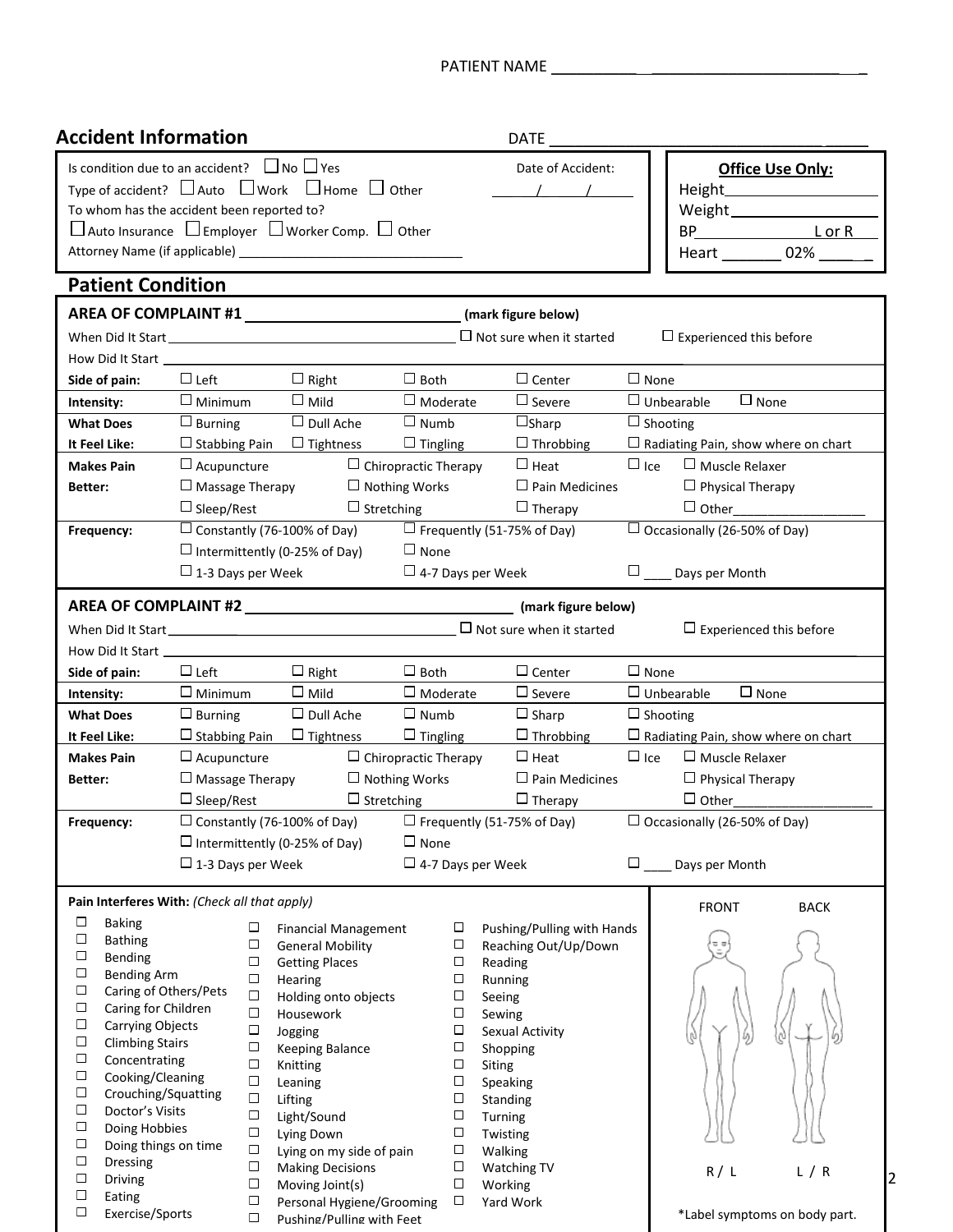| <b>NONE</b><br>Please check any that apply to you.<br>Shellfish<br>Codeine<br>__Smoke<br>Acetaminophen<br>_Latex<br>_OTHER:_<br>Amoxicillin<br>Dairy Products<br>Sulfa Drugs<br>Molds<br>Aspirin/Pain Med.<br>Penicillin<br>Wheat<br>Dust<br>Ragweed/Pollen<br>__X-Ray Dye<br><b>Bee Stings</b><br>_Eggs<br>Rudder<br>Caesin Protein<br>_Ibuprofin<br>Chocolate/Sweets<br>Iodine<br>Seasonal<br>$\sqrt{N}$ NONE<br>Please check any that apply to you and please date.<br>__Lumpectomy<br>OTHER<br>Abdominoplasty<br>$\mathsf{N}\mathsf{e}\mathsf{c}\mathsf{k}$<br>$\mathsf{\_}$ Chest<br>_Gynecological<br>Hand RT/LF<br>Appendix<br>C-Section<br>_Neurological<br>_Obstetrical<br><b>Back</b><br>_Disk - Cervical<br>Heart<br><b>Bariatric Surgery</b><br>Disk - Lumbar<br>Podiatric<br>Heart Catheter<br>Disk - Thoracic<br>Hemrhoids<br>Prostate<br>_Tonsillectomy<br><b>Brain Aneurysm</b><br>Brain/Tumor<br>EENT<br>Hernia<br>Rotator RT/LF<br>_Tubal Ligation<br><b>Breast Augmentation</b><br>__Elbow RT/LF<br>_Hip RT/LF<br>Sarcoidosis<br>Ureter Blockage<br>Shoulder<br>Carotid Artery RT/LF<br>Foot RT/LF<br>Varcose Veins<br>_Hysterectomy<br>Carpal Tunnell<br>Gallbladder<br>Kidney Removal<br>Splenectomy<br>Vasectomy<br>Gastrointestinal<br>Knee RT/LF<br>Thyroid<br>Wrist RT/LF<br>Cataracts<br><b>NONE</b><br>Please check any that apply to you.<br>_Osteopenia<br><b>OTHER</b><br><b>Dizziness</b><br>_Osteoporosis<br>Anemia<br>Hernia | NAME                   |                  |                      | DATE           |  |
|---------------------------------------------------------------------------------------------------------------------------------------------------------------------------------------------------------------------------------------------------------------------------------------------------------------------------------------------------------------------------------------------------------------------------------------------------------------------------------------------------------------------------------------------------------------------------------------------------------------------------------------------------------------------------------------------------------------------------------------------------------------------------------------------------------------------------------------------------------------------------------------------------------------------------------------------------------------------------------------------------------------------------------------------------------------------------------------------------------------------------------------------------------------------------------------------------------------------------------------------------------------------------------------------------------------------------------------------------------------------------------------------------------------------------------------------------------------|------------------------|------------------|----------------------|----------------|--|
|                                                                                                                                                                                                                                                                                                                                                                                                                                                                                                                                                                                                                                                                                                                                                                                                                                                                                                                                                                                                                                                                                                                                                                                                                                                                                                                                                                                                                                                               | <b>Allergies</b>       |                  |                      |                |  |
|                                                                                                                                                                                                                                                                                                                                                                                                                                                                                                                                                                                                                                                                                                                                                                                                                                                                                                                                                                                                                                                                                                                                                                                                                                                                                                                                                                                                                                                               |                        |                  |                      |                |  |
|                                                                                                                                                                                                                                                                                                                                                                                                                                                                                                                                                                                                                                                                                                                                                                                                                                                                                                                                                                                                                                                                                                                                                                                                                                                                                                                                                                                                                                                               |                        |                  |                      |                |  |
|                                                                                                                                                                                                                                                                                                                                                                                                                                                                                                                                                                                                                                                                                                                                                                                                                                                                                                                                                                                                                                                                                                                                                                                                                                                                                                                                                                                                                                                               |                        |                  |                      |                |  |
|                                                                                                                                                                                                                                                                                                                                                                                                                                                                                                                                                                                                                                                                                                                                                                                                                                                                                                                                                                                                                                                                                                                                                                                                                                                                                                                                                                                                                                                               |                        |                  |                      |                |  |
|                                                                                                                                                                                                                                                                                                                                                                                                                                                                                                                                                                                                                                                                                                                                                                                                                                                                                                                                                                                                                                                                                                                                                                                                                                                                                                                                                                                                                                                               |                        |                  |                      |                |  |
|                                                                                                                                                                                                                                                                                                                                                                                                                                                                                                                                                                                                                                                                                                                                                                                                                                                                                                                                                                                                                                                                                                                                                                                                                                                                                                                                                                                                                                                               |                        |                  |                      |                |  |
|                                                                                                                                                                                                                                                                                                                                                                                                                                                                                                                                                                                                                                                                                                                                                                                                                                                                                                                                                                                                                                                                                                                                                                                                                                                                                                                                                                                                                                                               | <b>Surgeries</b>       |                  |                      |                |  |
|                                                                                                                                                                                                                                                                                                                                                                                                                                                                                                                                                                                                                                                                                                                                                                                                                                                                                                                                                                                                                                                                                                                                                                                                                                                                                                                                                                                                                                                               |                        |                  |                      |                |  |
|                                                                                                                                                                                                                                                                                                                                                                                                                                                                                                                                                                                                                                                                                                                                                                                                                                                                                                                                                                                                                                                                                                                                                                                                                                                                                                                                                                                                                                                               |                        |                  |                      |                |  |
|                                                                                                                                                                                                                                                                                                                                                                                                                                                                                                                                                                                                                                                                                                                                                                                                                                                                                                                                                                                                                                                                                                                                                                                                                                                                                                                                                                                                                                                               |                        |                  |                      |                |  |
|                                                                                                                                                                                                                                                                                                                                                                                                                                                                                                                                                                                                                                                                                                                                                                                                                                                                                                                                                                                                                                                                                                                                                                                                                                                                                                                                                                                                                                                               |                        |                  |                      |                |  |
|                                                                                                                                                                                                                                                                                                                                                                                                                                                                                                                                                                                                                                                                                                                                                                                                                                                                                                                                                                                                                                                                                                                                                                                                                                                                                                                                                                                                                                                               |                        |                  |                      |                |  |
|                                                                                                                                                                                                                                                                                                                                                                                                                                                                                                                                                                                                                                                                                                                                                                                                                                                                                                                                                                                                                                                                                                                                                                                                                                                                                                                                                                                                                                                               |                        |                  |                      |                |  |
|                                                                                                                                                                                                                                                                                                                                                                                                                                                                                                                                                                                                                                                                                                                                                                                                                                                                                                                                                                                                                                                                                                                                                                                                                                                                                                                                                                                                                                                               |                        |                  |                      |                |  |
|                                                                                                                                                                                                                                                                                                                                                                                                                                                                                                                                                                                                                                                                                                                                                                                                                                                                                                                                                                                                                                                                                                                                                                                                                                                                                                                                                                                                                                                               |                        |                  |                      |                |  |
|                                                                                                                                                                                                                                                                                                                                                                                                                                                                                                                                                                                                                                                                                                                                                                                                                                                                                                                                                                                                                                                                                                                                                                                                                                                                                                                                                                                                                                                               |                        |                  |                      |                |  |
|                                                                                                                                                                                                                                                                                                                                                                                                                                                                                                                                                                                                                                                                                                                                                                                                                                                                                                                                                                                                                                                                                                                                                                                                                                                                                                                                                                                                                                                               |                        |                  |                      |                |  |
|                                                                                                                                                                                                                                                                                                                                                                                                                                                                                                                                                                                                                                                                                                                                                                                                                                                                                                                                                                                                                                                                                                                                                                                                                                                                                                                                                                                                                                                               |                        |                  |                      |                |  |
|                                                                                                                                                                                                                                                                                                                                                                                                                                                                                                                                                                                                                                                                                                                                                                                                                                                                                                                                                                                                                                                                                                                                                                                                                                                                                                                                                                                                                                                               | <b>Medical History</b> |                  |                      |                |  |
|                                                                                                                                                                                                                                                                                                                                                                                                                                                                                                                                                                                                                                                                                                                                                                                                                                                                                                                                                                                                                                                                                                                                                                                                                                                                                                                                                                                                                                                               |                        |                  |                      |                |  |
|                                                                                                                                                                                                                                                                                                                                                                                                                                                                                                                                                                                                                                                                                                                                                                                                                                                                                                                                                                                                                                                                                                                                                                                                                                                                                                                                                                                                                                                               | Ankle Pain RT/LF       | Elbow Pain RT/LF | _High Blood Pressure | _Ovarian Cysts |  |
| Emphysema<br>High Cholesterol<br>Pacemaker<br>Anxiety                                                                                                                                                                                                                                                                                                                                                                                                                                                                                                                                                                                                                                                                                                                                                                                                                                                                                                                                                                                                                                                                                                                                                                                                                                                                                                                                                                                                         |                        |                  |                      |                |  |
| <b>SMOKING STATUS:</b><br>Arm Pain RT/LF<br>Hip Pain RT/LF<br>Parkinson's Disease<br>Endometriosis                                                                                                                                                                                                                                                                                                                                                                                                                                                                                                                                                                                                                                                                                                                                                                                                                                                                                                                                                                                                                                                                                                                                                                                                                                                                                                                                                            |                        |                  |                      |                |  |
| <b>CURRENT PREVIOUS</b><br>Arthritis<br>Jaw Pain RT/LF<br>Pinched Nerve<br>_Epilepsy                                                                                                                                                                                                                                                                                                                                                                                                                                                                                                                                                                                                                                                                                                                                                                                                                                                                                                                                                                                                                                                                                                                                                                                                                                                                                                                                                                          |                        |                  |                      |                |  |
| Joint Stiffness<br>Eye/Vision Problem<br>Plantar Fasciitis<br>Asthma                                                                                                                                                                                                                                                                                                                                                                                                                                                                                                                                                                                                                                                                                                                                                                                                                                                                                                                                                                                                                                                                                                                                                                                                                                                                                                                                                                                          |                        |                  |                      |                |  |
| <b>Kidney Disease</b><br><b>Back Pain</b><br>_Fainting<br>Pneumonia                                                                                                                                                                                                                                                                                                                                                                                                                                                                                                                                                                                                                                                                                                                                                                                                                                                                                                                                                                                                                                                                                                                                                                                                                                                                                                                                                                                           |                        |                  |                      |                |  |
| Knee Pain RT/LF<br>Polio<br>__Shingles<br>Barrett's Esophagus<br>_Fatigue                                                                                                                                                                                                                                                                                                                                                                                                                                                                                                                                                                                                                                                                                                                                                                                                                                                                                                                                                                                                                                                                                                                                                                                                                                                                                                                                                                                     |                        |                  |                      |                |  |
| Leg Pain RT/LF<br>Bi-Polar Disorder<br>Fibroids<br>Prostate Problems<br>Stroke                                                                                                                                                                                                                                                                                                                                                                                                                                                                                                                                                                                                                                                                                                                                                                                                                                                                                                                                                                                                                                                                                                                                                                                                                                                                                                                                                                                |                        |                  |                      |                |  |
| Bleeding Disorder<br>_Fibromyalgia<br>Liver Cancer<br>Psychiatric Care<br>__Stomach Problems                                                                                                                                                                                                                                                                                                                                                                                                                                                                                                                                                                                                                                                                                                                                                                                                                                                                                                                                                                                                                                                                                                                                                                                                                                                                                                                                                                  |                        |                  |                      |                |  |
| <b>Broken Bones</b><br>Foot Pain RT/LF<br>_Restless Leg Syndrome<br><b>Thyroid Hashimotos</b><br>Lupus                                                                                                                                                                                                                                                                                                                                                                                                                                                                                                                                                                                                                                                                                                                                                                                                                                                                                                                                                                                                                                                                                                                                                                                                                                                                                                                                                        |                        |                  |                      |                |  |
| Thyroid Issues<br><b>Bronchitis</b><br>Scoliosis<br>Fractures<br>Lymes Disease                                                                                                                                                                                                                                                                                                                                                                                                                                                                                                                                                                                                                                                                                                                                                                                                                                                                                                                                                                                                                                                                                                                                                                                                                                                                                                                                                                                |                        |                  |                      |                |  |
| <b>Menstrual Problems</b><br>Genetic Spinal Disorder<br>S.T.D.<br>Trigeminal Neuralgia<br>Cancer                                                                                                                                                                                                                                                                                                                                                                                                                                                                                                                                                                                                                                                                                                                                                                                                                                                                                                                                                                                                                                                                                                                                                                                                                                                                                                                                                              |                        |                  |                      |                |  |
| Hand Pain RT/LF<br>Metoprolol<br>__Shoulder Pain RT/LF<br>Cataracts<br>Tumor                                                                                                                                                                                                                                                                                                                                                                                                                                                                                                                                                                                                                                                                                                                                                                                                                                                                                                                                                                                                                                                                                                                                                                                                                                                                                                                                                                                  |                        |                  |                      |                |  |
| Chest Pain<br>Headaches<br><b>Migraines</b><br>Skin Cancer<br>Ulcers                                                                                                                                                                                                                                                                                                                                                                                                                                                                                                                                                                                                                                                                                                                                                                                                                                                                                                                                                                                                                                                                                                                                                                                                                                                                                                                                                                                          |                        |                  |                      |                |  |
| Chronic Fatigue Synd<br>Hearing Problems<br><b>Miscarriage</b><br>__Sleep Apnea<br>Vaginal Infections                                                                                                                                                                                                                                                                                                                                                                                                                                                                                                                                                                                                                                                                                                                                                                                                                                                                                                                                                                                                                                                                                                                                                                                                                                                                                                                                                         |                        |                  |                      |                |  |
| <b>COPD</b><br>Heart Attack<br>Multiple Sclerosis<br>Spinal Cord Injury<br>Weight Gain                                                                                                                                                                                                                                                                                                                                                                                                                                                                                                                                                                                                                                                                                                                                                                                                                                                                                                                                                                                                                                                                                                                                                                                                                                                                                                                                                                        |                        |                  |                      |                |  |
| Sprain/Strain<br>Weight Loss<br>Depression<br>Heart Murmur<br>Neck Pain                                                                                                                                                                                                                                                                                                                                                                                                                                                                                                                                                                                                                                                                                                                                                                                                                                                                                                                                                                                                                                                                                                                                                                                                                                                                                                                                                                                       |                        |                  |                      |                |  |
| Neurological Disorder<br>Stenosis of Lumbar Spine<br>Diabetes<br>Hepatitis<br>Wrist Pain RT/LF                                                                                                                                                                                                                                                                                                                                                                                                                                                                                                                                                                                                                                                                                                                                                                                                                                                                                                                                                                                                                                                                                                                                                                                                                                                                                                                                                                |                        |                  |                      |                |  |

## **Family Medical History Medications / Vitamins**

| Relative | Condition / Disease |  |
|----------|---------------------|--|
|          |                     |  |
|          |                     |  |
|          |                     |  |
|          |                     |  |
|          |                     |  |
|          |                     |  |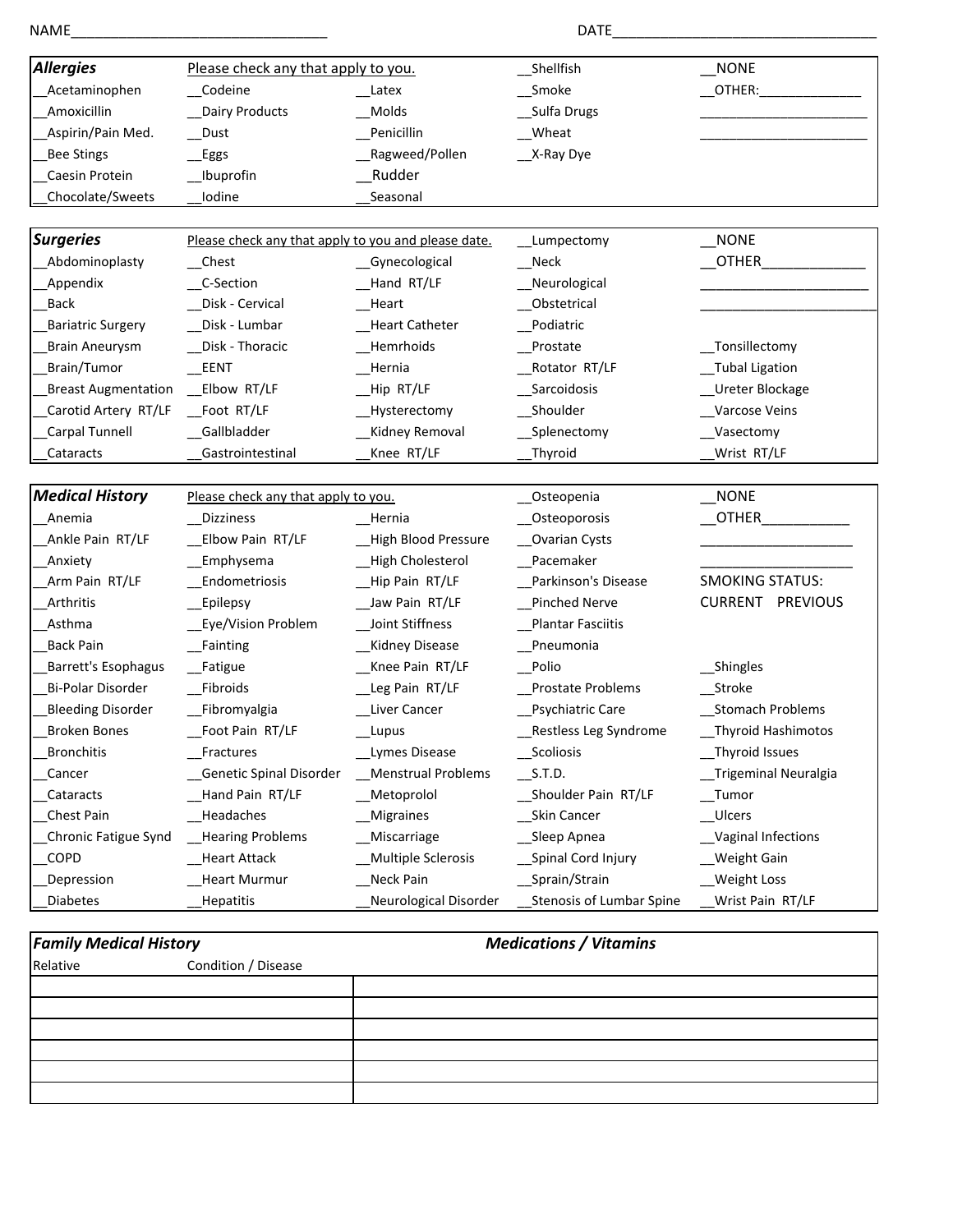## DAVIS CHIROPRACTIC INC 20461 DuPont Blvd., Ste 1 GEORGETOWN, DE 19947

## **FINANCIAL POLICY**

- 1) We accept cash, check, Visa and MasterCard
- 2) All payments are due at the time of service, unless special arrangements have been made in advance.
- 3) All supplements/vitamins, supports and other supplies MUST be paid for at the time they are received.
- 4) We will file your insurance claims for you as a courtesy but you are ultimately responsible for the payment if not paid for by your insurance within 45 days.
- 5) We reserve the right to charge for missed appointments. (\$30)
- 6) A \$5(monthly) fee will be added to all bills not paid after first statement.
- 7) You will be responsible for all collection fees if for any reason this account is turned over for non-payment.
- 8) Patient is responsible for their own referrals, obtaining and keeping track of dates.

## **Workers compensation claims**

- 9) All workers compensation cases will be billed directly to the insurance company, providing the appropriate paper work has been filled out and a claim is filed. If the claim is denied, we will bill your private insurance carrier, if you have coverage.
	- **\*** Please keep in mind you are ultimately responsible if not paid within a reasonable time.

## **Personal Injury/Motor Vehicle Accidents**

- 10) Personal injury and auto accident cases will be billed to your auto insurance co., providing that a claim has been filed and the appropriate paper work has been done
- 11) If you choose not to file a claim with your auto insurance, or are uninsured, your account will be treated as a cash account and all fees will be due at time of service.
- 12) Generally supplements/vitamins, supports and other supplies are not covered by insurance companies, and must be paid for when received. Should the insurance company pay, we will reimburse you for the amount you paid.
- 13) This office will file Workman's compensation and Automobile Accident claims but it is up to the patient to handle any non-payment issues from the insurance Company.

**\_\_\_\_\_\_\_\_\_\_\_\_\_\_\_\_\_\_\_\_\_\_\_\_\_\_\_\_\_\_\_\_\_\_\_\_\_\_\_\_\_\_\_\_\_\_\_\_\_\_ \_\_\_\_\_\_\_\_\_\_\_\_\_\_\_\_\_\_**

I have read, understand and agree with the above financial policy.

## **Patient/Guardian signature Date Date**